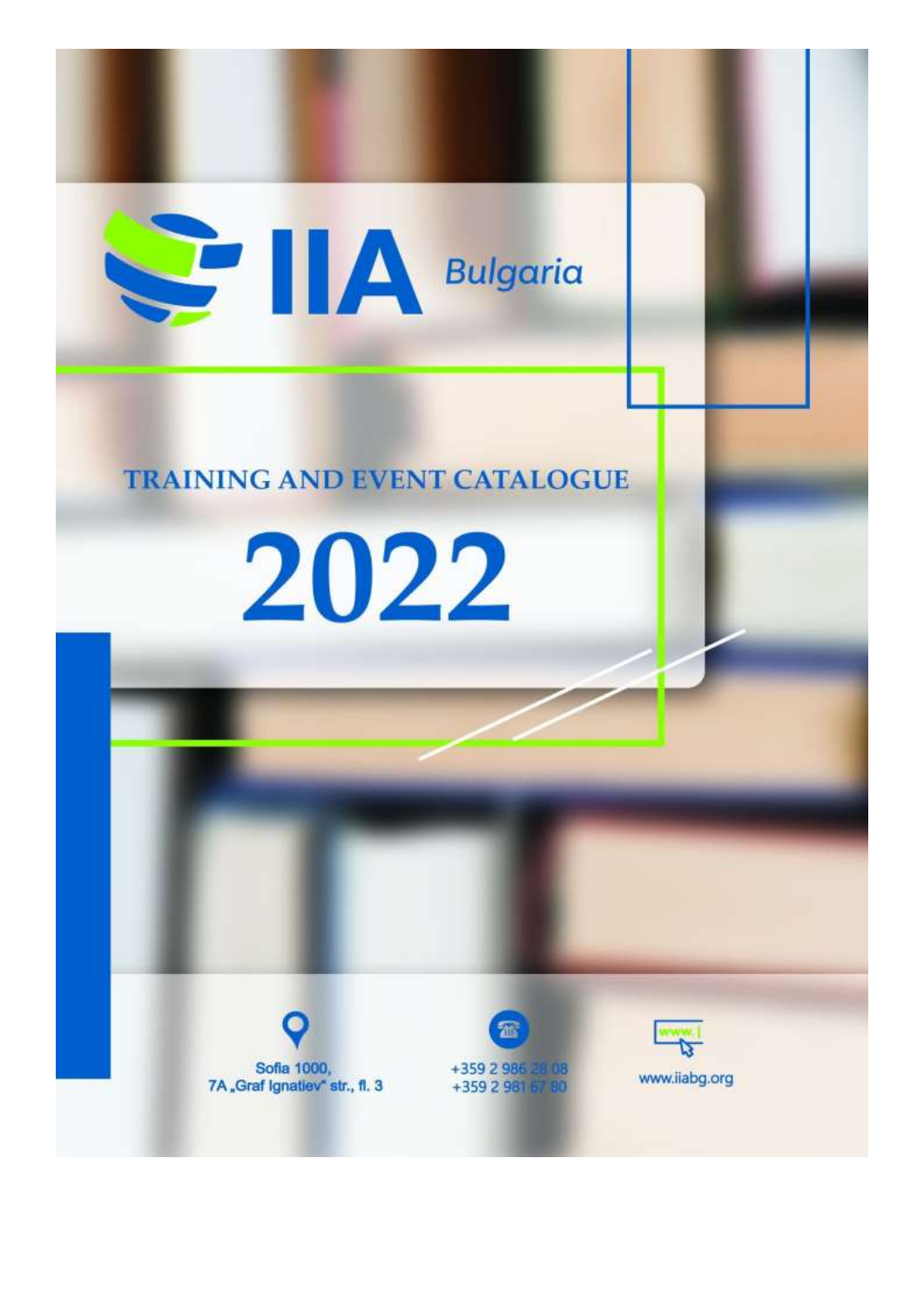THE SEMINARS INCLUDED IN THE PRESENT 2022 ТRAINING AND ЕVENT CATALOGUE ARE GROUPED INTO THE FOLLOWING THEMATIC AREAS:

**Internal control, corporate governance and risk management**

**Management of internal audit activities**

**Audit fundamentals**

**Specialized skills for internal auditors (soft skills)**

**Internal audit methodology - basic techniques and skills and standards implementation**

**Information technology**

**Specialized skills for internal auditors**

**The IIA Сertification programs training**

**Conferences and professional forums**

# SEMINAR FORMS:



LANGUAGE:

**ENGLISH**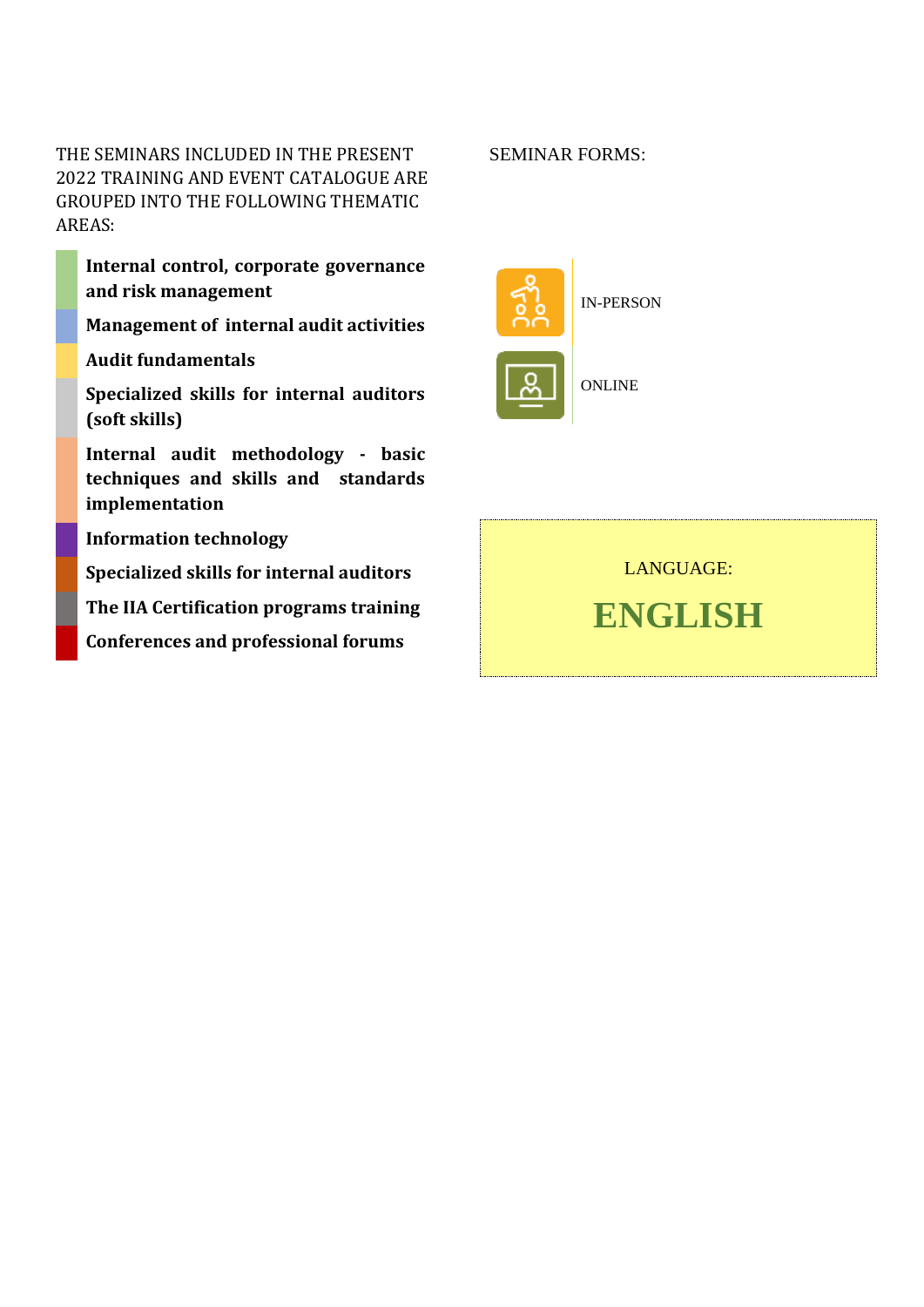

## **LEADERSHIP AND POLITICAL SAVVY IN INTERNAL AUDIT**

## Speacker: **James Paterson, CIA**

This one and a half day course explains the principles and dilemmas around effective leadership for heads of audit and senior audit managers.

What will I learn?

- Upon completion you will be able to:
- Distinguish between leadership and management
- Assess your leadership style against several models
- Recognise leadership needs to change with the context
- Develop your presence and brand
- Recognise organisational politics and learn to be politically savvy in a positive way



*All prices are Exclusive of VAT (20%)*

# **HOW TO HELP AUDITORS DEVELOP WHILE ENSURING THEY DON'T LEAVE**

### Speacker: **Maciej Piołunowicz, CIA**

- $\checkmark$  What happens if we invest in the development of our staff and then they leave us? What if he stays? The training will present the experience of the lecturer in transforming the corporate culture in the State Development Bank of Poland;
- $\checkmark$  Key elements for the success of internal audit formal training; communication; behavior, etc.



*Exclusive of VAT (20%)*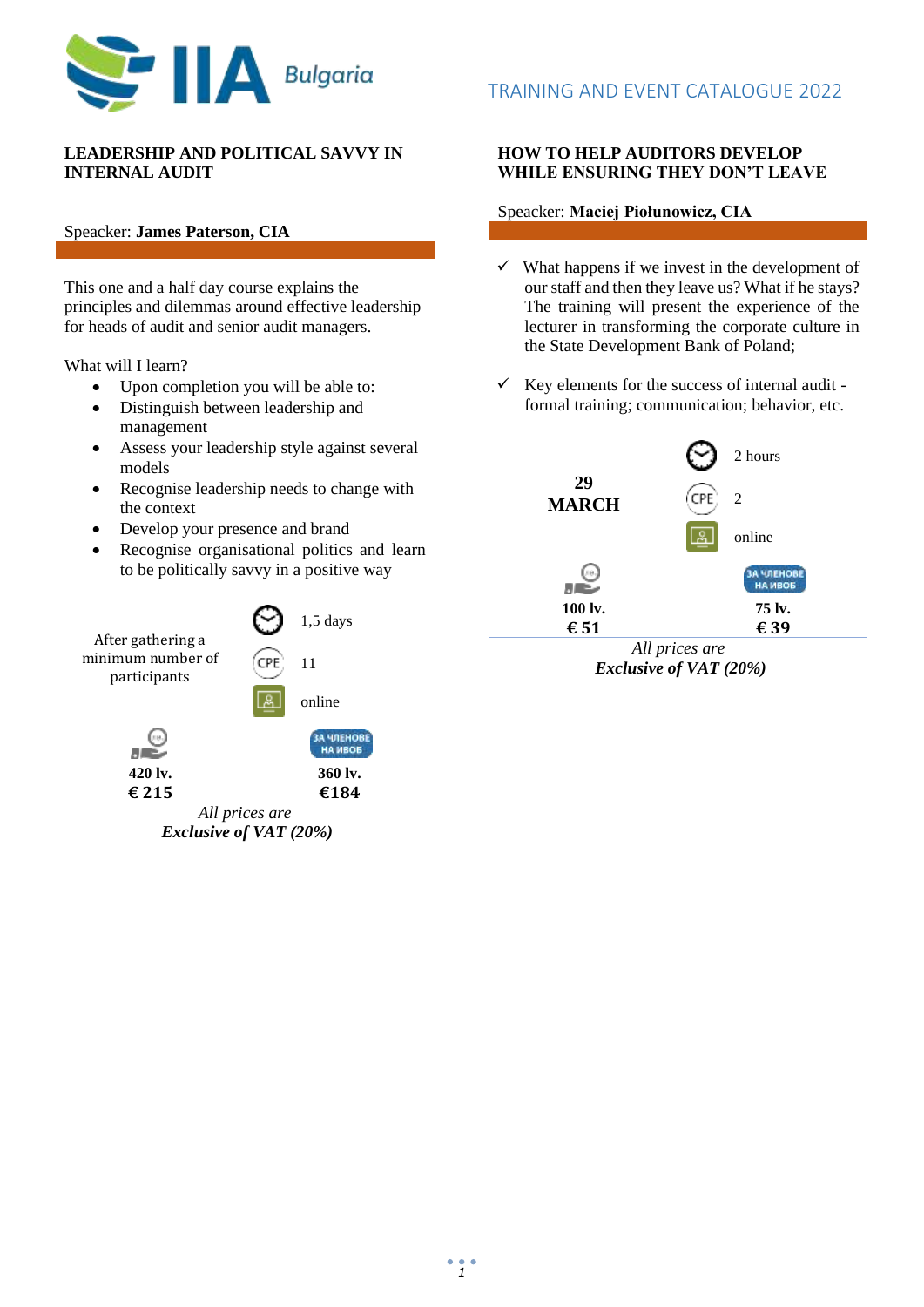

# **EFFECTIVE AGILE INTERNAL AUDITING**

# Speacker: **John Chesshire CFIIA, QIAL, CIA, CISA, SIRM**

This course will equip you with the skills and confidence to conduct your own professional, effective agile internal audits as well as providing a short, informative overview of this fascinating and topical subject.

- This course will take you through the following learning steps:
- What is agile and agile auditing?
- What are the benefits?
- The theory of agile auditing:
- Internal audit engagements how to make them agile;
- An overview of different agile techniques:
- How to achieve success with agile auditing;
- Challenges and risks to avoid in practice.



*All prices are Exclusive of VAT (20%)*

# **AUDITING RISK MANAGEMENT**

## Speacker: **John Chesshire CFIIA, QIAL, CIA, CISA, SIRM**

This bite-sized webinar will summarise key risk management concepts and look at what internal audit could - and should - consider in a practical assurance engagement focused on this critical subject. It will improve your ability to provide effective, professional insight and internal audit assurance over this most vital activity.

This webinar will provide you with a overview of:

- The components of effective risk management in any organisation;
- Key risk management concepts and what good practice looks like;
- How to develop an effective internal audit programme for reviewing risk management that goes beyond a 'tick box' approach;
- Good practices and challenges in auditing risk management.



*Exclusive of VAT (20%)*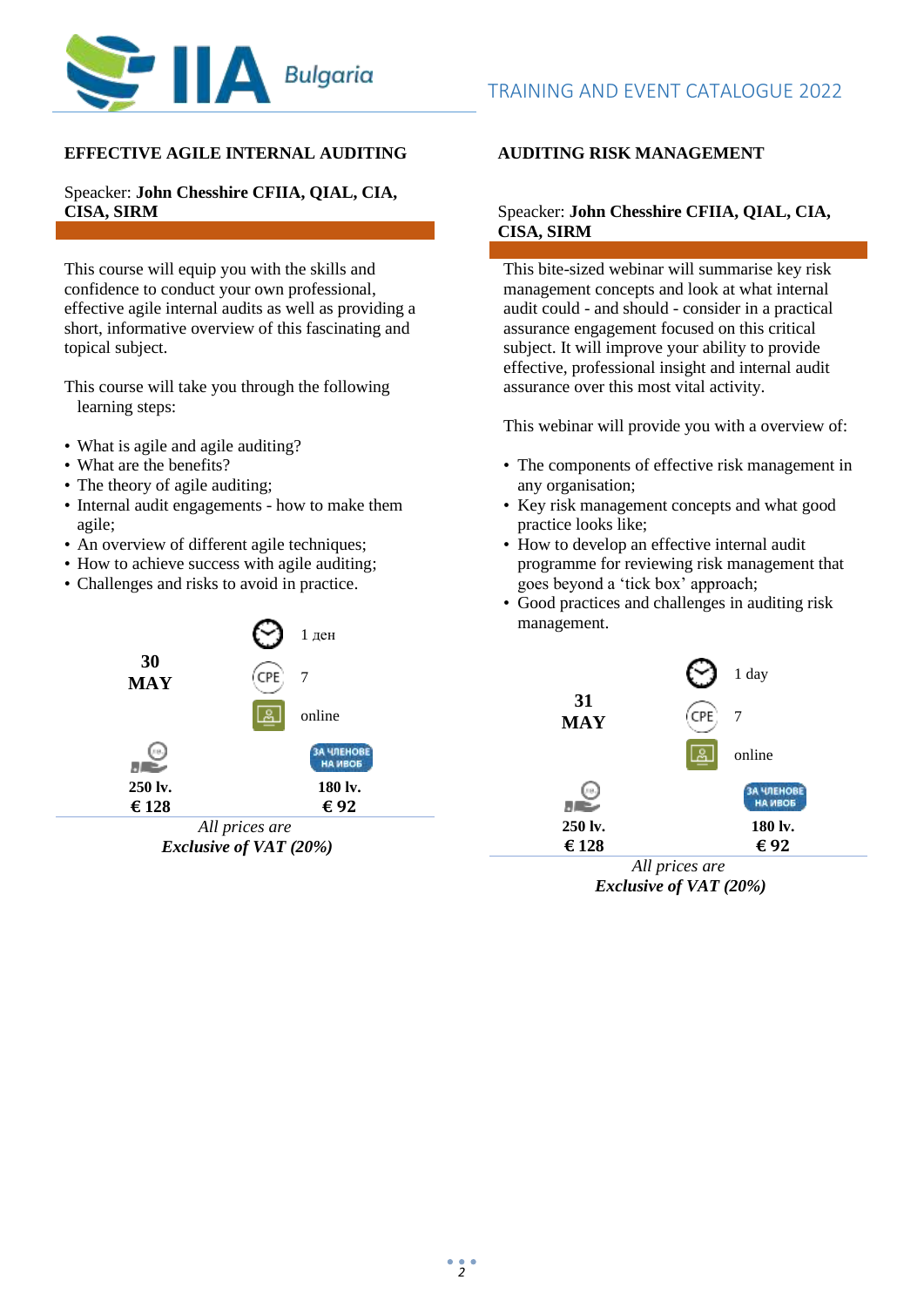

# **QUALITY ASSURANCE AND IMPROVEMENT PROGRAMMES (QAIPS)**

Speacker: **John Chesshire CFIIA, QIAL, CIA, CISA, SIRM**

This course will help you improve your QAIP, reduce significant findings from an EQA, as well as help you turn this important process into a positive experience that can enhance the internal audit team's added value, efficiency and effectiveness.

This course will take you through the following learning steps:

- What is quality and quality management;
- The key elements of a quality assurance and improvement programme (QAIP);
- Internal quality assessments common practices and pitfalls;
- What an effective improvement programme looks like - good practices ;
- Understand how an external quality assessment (EQA) process works;
- Preparing for and getting the best from an EQA;
- Common lessons from EQAs;
- Challenges involved in implementing an effective QAIP and how to overcome them.



# **NAVIGATING THE TRIANGLE OF EXPECTATIONS BETWEEN THE BOARD, AUDIT COMMITTEE AND SUPERVISORS**

Speacker: **Maciej Piołunowicz, CIA**



*All prices are Exclusive of VAT (20%)*



*All prices are Exclusive of VAT (20%)*